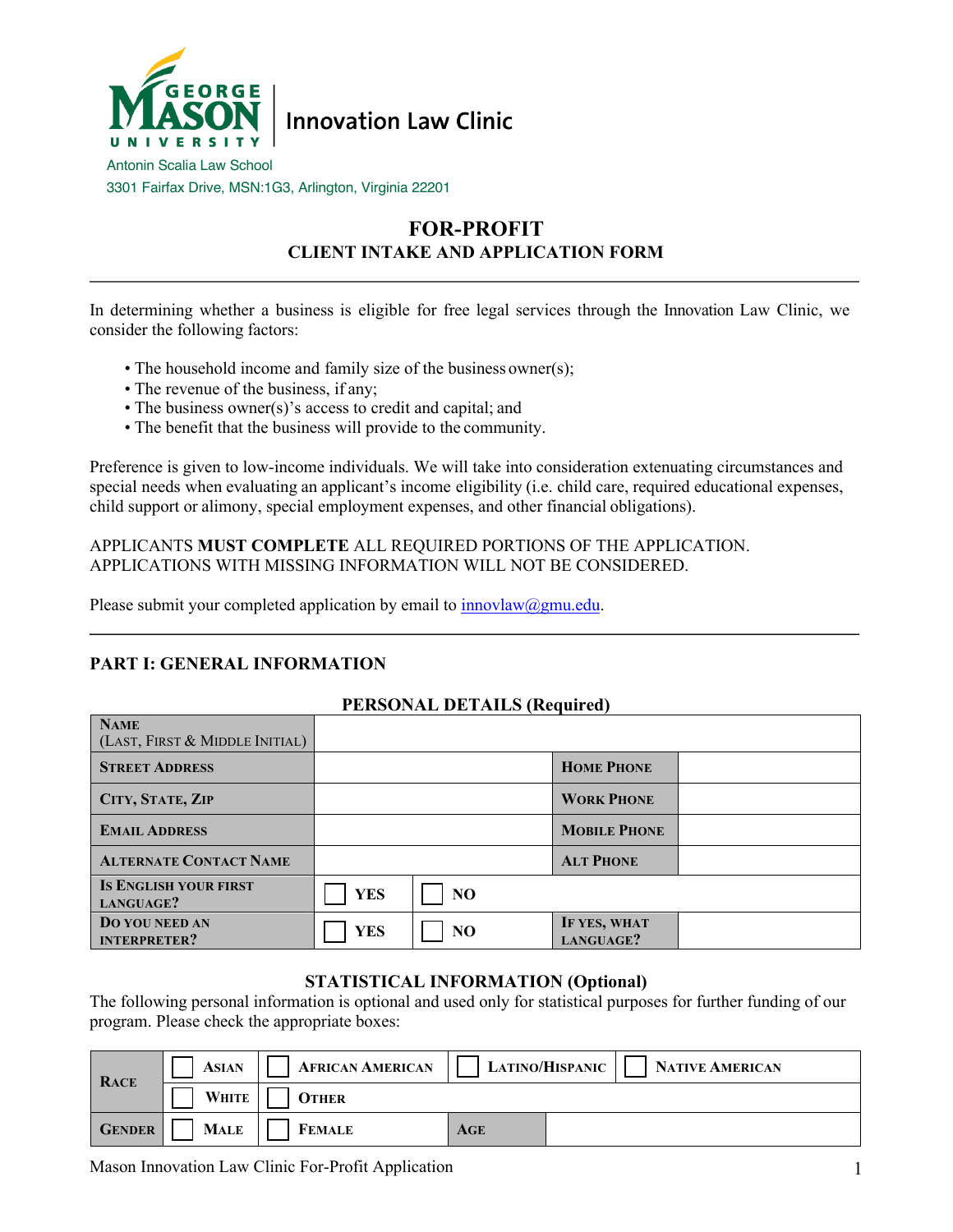**(REQUIRED)** We occasionally need to use non-confidential information about our clients and their cases in public relations materials. May we release your name and non-confidential information about your casefor such  $p$ urposes?  $\Box$  **YES**  $\Box$  **NO** 

# **PART II: BUSINESS INFORMATION (REQUIRED)**

**Please attach a copy of your business plan.** If you require a standard business plan template, please refer to the resources provided by the Small Business Administration or SCORE.

| <b>BUSINESS NAME</b>                                      |                       |  |
|-----------------------------------------------------------|-----------------------|--|
| <b>STREET ADDRESS</b><br>(IF DIFFERENT FROM ABOVE)        |                       |  |
| CITY, STATE, ZIP                                          | <b>BUSINESS PHONE</b> |  |
| <b>BUSINESS EMAIL ADDRESS</b>                             | <b>WEBSITE</b>        |  |
| <b>BRIEFLY DESCRIBE YOUR</b><br><b>SERVICE OR PRODUCT</b> |                       |  |

### **PART III: MORE BUSINESS INFORMATION (REQUIRED)**

**If you are currently conducting your business, answer as many of the following questions as you can. If not, skip to Part IV.**

**1.** (Please check one.) I am conducting business as a:



Please attach copies of any formation documents—such as articles of incorporation, bylaws, LLC certificate of formation, LLC or partnership agreement, etc.

**2.** When did you start doing business?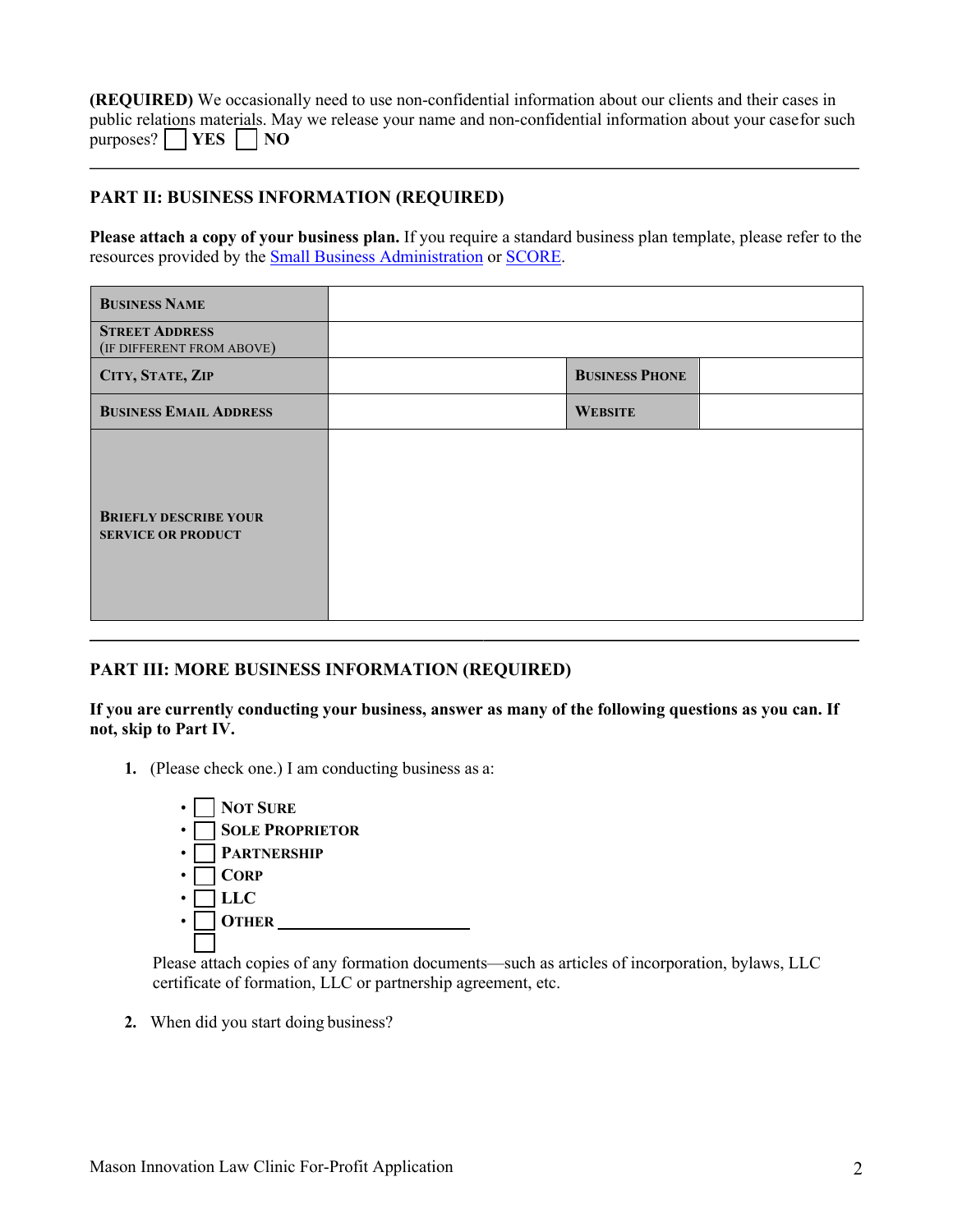- **3.** How many employees do you currently employ?
- **4.** Do have any outstanding leases?  $\vert$  **YES**  $\vert$  **NO** If yes, please submit a copy of the lease.
- **5.** Did your business have any revenue last year? • If yes, what is the total amount? **YES NO**
	- If yes, what is the revenue for your business to date (total for all years in business)?
- **6.** Attach a current copy of your balance sheet and profit and loss statement. If it is not clear on your balance sheet and/or profit and loss statement (or if you do not have a balance sheet/profit and loss statement), please list any revenue to date and the costs or expected costs of running your business this year.

# **PART IV: LEGAL ASSISTANCE (REQUIRED)**

- **1.** If you can, briefly describe your legal questions and issues.
- **2.** Have you consulted an attorney concerning any of theabove matters? **YES NO** 
	- $\bullet$  If yes, please provide the name, address, and telephone number of the attorney consulted.
	- Was the attorney paid?  $\Box$  **YES**  $\Box$  **NO**
	- Why are you not continuing to pursue this matter with the attorney consulted?
- **3.** Have you received any assistance starting your business from anorganization?  $T$  **YES**  $\Gamma$  **NO** 
	- If yes, please identify the organization.
- **4.** If applicable, please identify the organization or person that referred you to the Innovation Law Clinic.

#### **PART V: FINANCIAL INFORMATION (REQUIRED)**

- **1.** Dependents (people you support):
	- Number of children:
	- Number of Others (i.e. parents, other relatives): Please explain.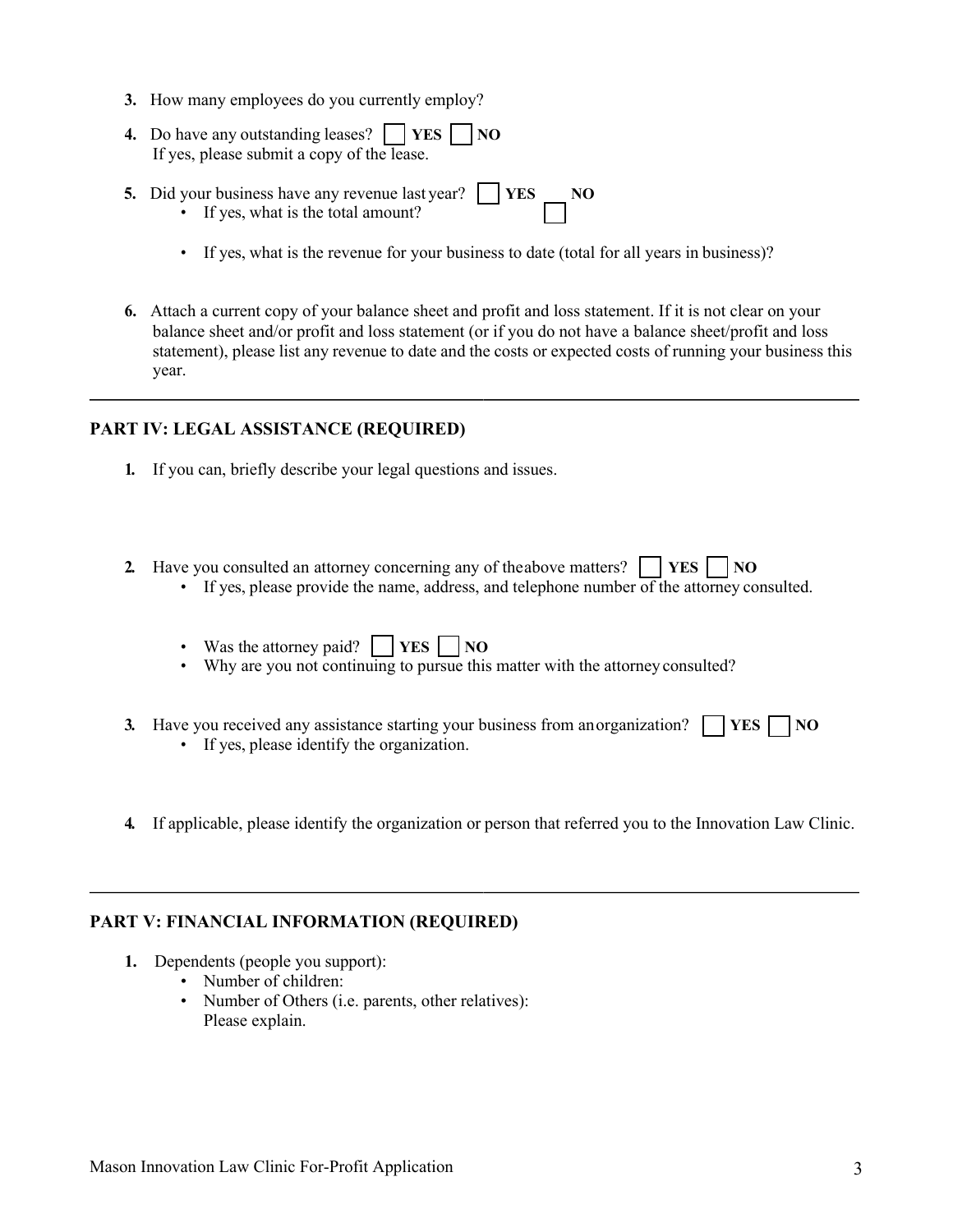### **2.** Employment

- Your employer:
- Spouse's employer:
- **3.** Monthly Income Sources (Gross)



- **4.** Do you have income from any other source (e.g. family, friends, etc.). • If yes, how much and from whom? **YES NO**
- **5.** Please list your monthly expenses (e.g. childcare, medical, transportation, etc.).
- **6.** Please list your debts and indicate whether they are personal or business-related.
- **7.** Is your business being financed in part or full by a source other than yourself? • If yes, by whom? (i.e. family members, friends, banks, or grants) **YES NO**
- **8.** Have you applied for any loans to finance your business? • If yes, from what financial institution(s)?  $YES$  **NO**